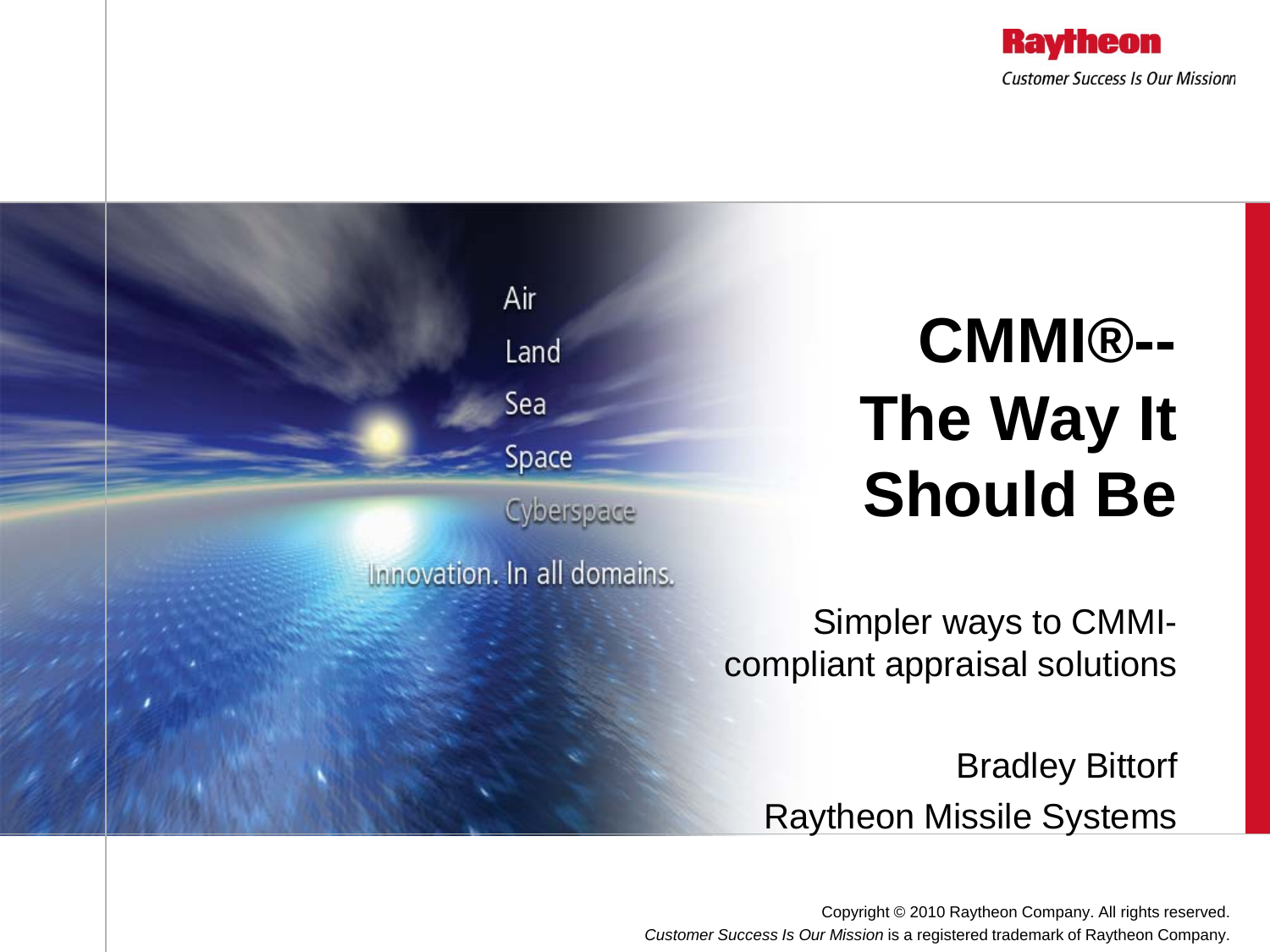

#### **Outline**

- Background: RMS Business Environment
- Ways to Overpay for a Successful Appraisal
	- Team Behaviors
	- Evidence Collection
	- Model Interpretation
- **Questions**
- **Presenter Biography**
- **Backup**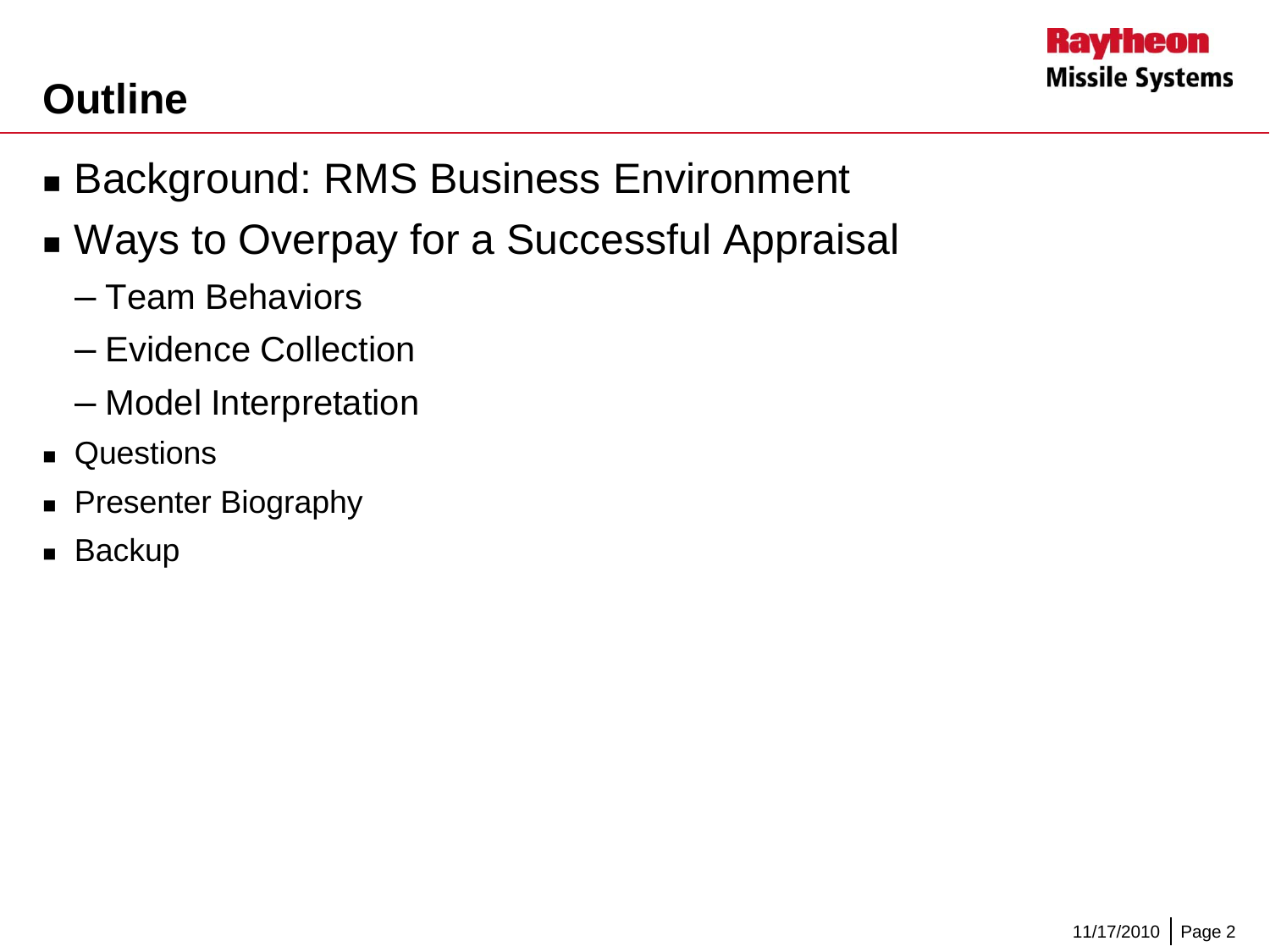#### **Raytheon Missile Systems' CMMI® Environment**

- Raytheon is comprised of multiple businesses
	- One business is Raytheon Missile Systems (MS)
		- Characterized by high-(defense) volume, complex systems--"Rocket Science"
		- $\cdot$  12,000 people,  $>5000$  engineers
	- Each Raytheon business manages its own CMMI® goals and appraisals
		- Knowledge sharing across business units
		- Prior Raytheon and RMS experience with SW-CMM, CMMI appraisals
	- Missile Systems has been appraised at Maturity Level 5 for CMMI for Development version 1.2 +IPPD









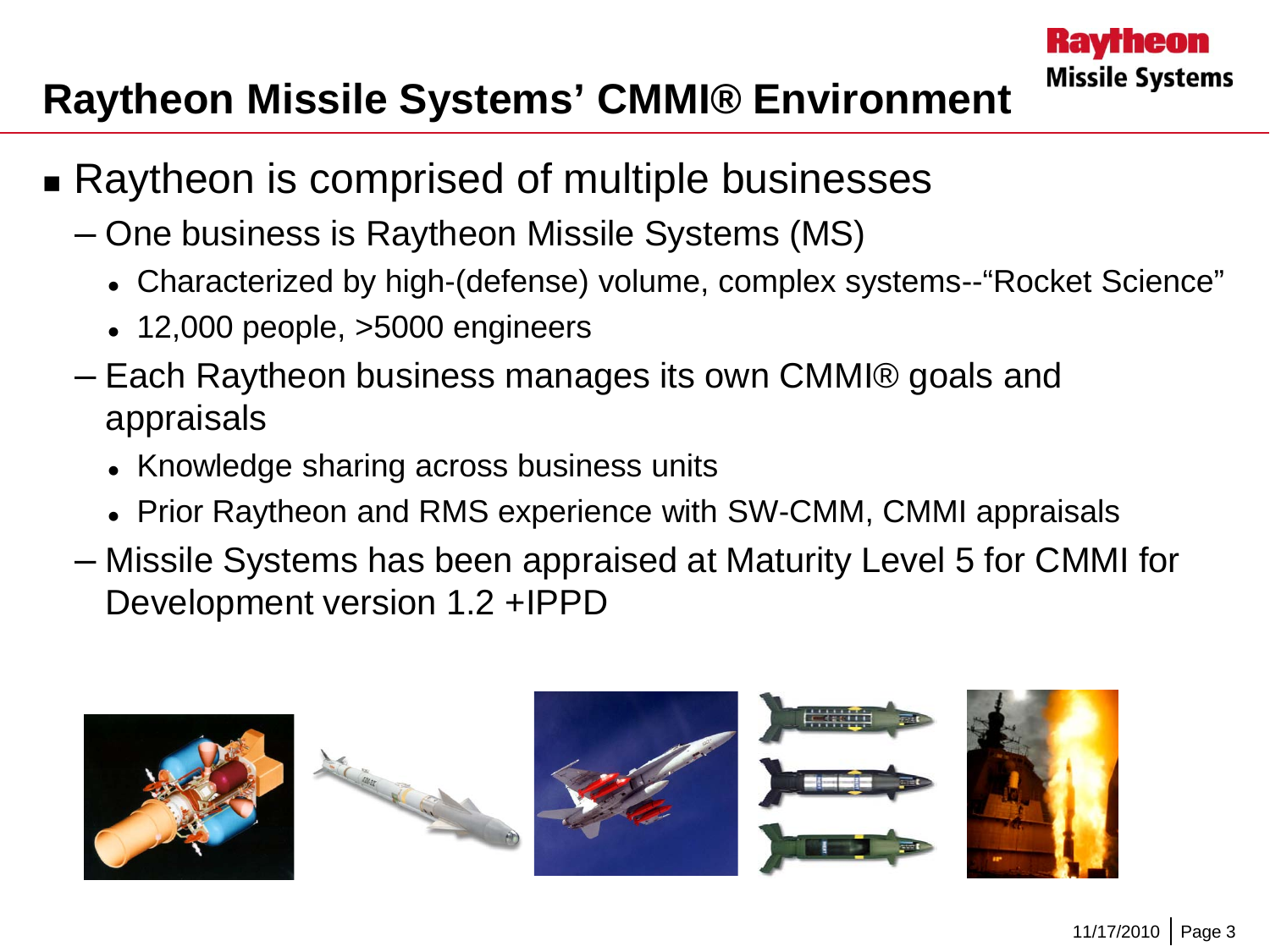## **Does your organization do this? [We did]**

- **Evidence Collection** 
	- Collect something to cover everything possible in the CMMI model?
	- Address each and every sub-practice?
	- Provide an example for each discipline in your organization?
	- Collect evidence even when a demonstration or interview would more readily provide the evidence or affirmation?

### ■ Team Behavior

- Bow to the understandings and "expectations" of the appraisal team, even then they differ from, or are more restrictive than, the CMMI model?
- **Model Interpretation** 
	- If a compound statement (such as GP3.2) is given in the CMMI, then provide evidence to address every element of that compound statement?
	- If something is good, then providing more of it must be better?





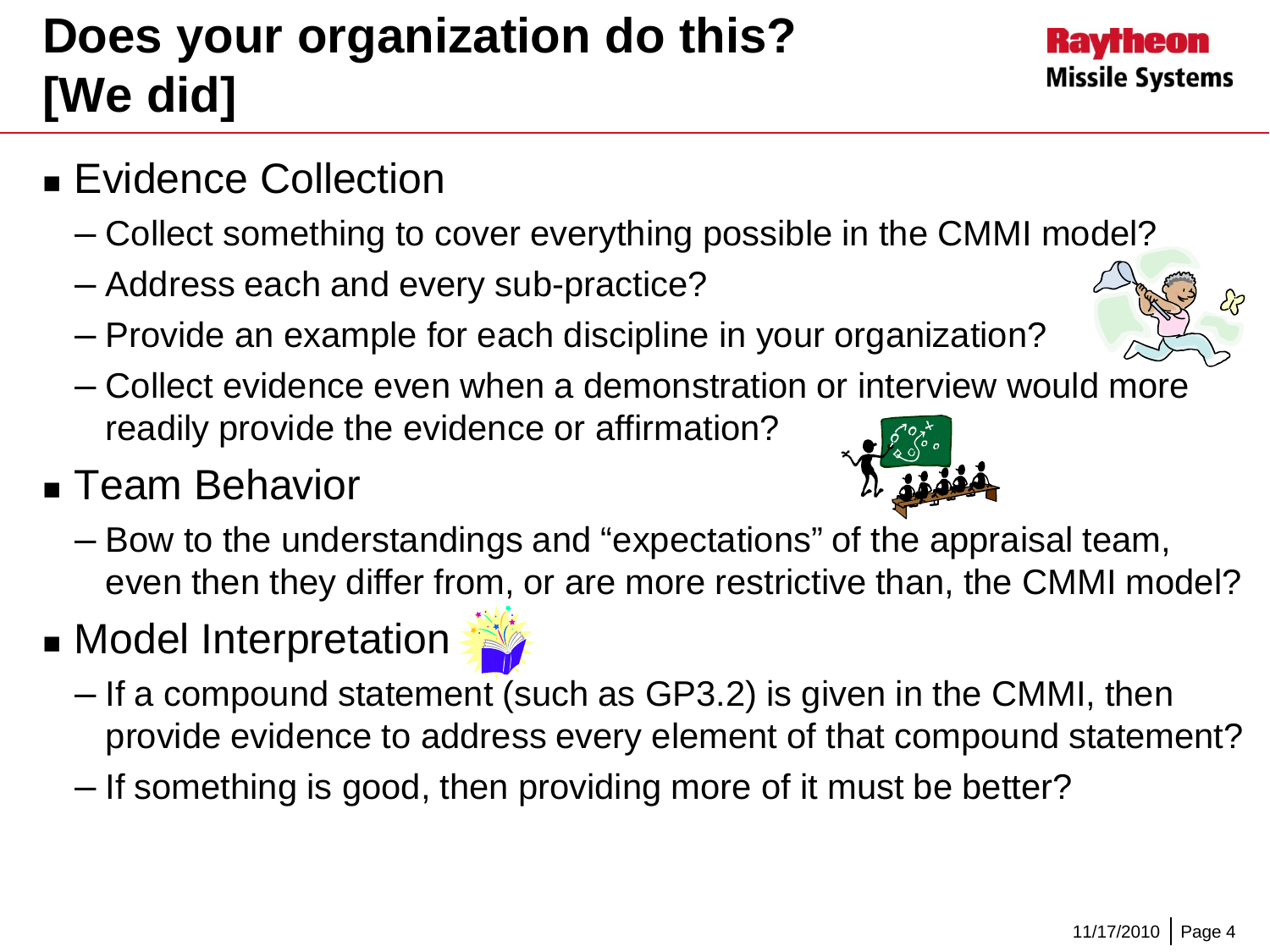## **Evidence Collection-1 "A Thread for All Disciplines"**

We used to provide evidence threads for all disciplines...

- Decision Analysis and Resolution [DAR] examples shown
	- Software Thread
		- *[It must be good because we passed SW CMM with it!]*
		- E.g., software DAR which board support package vendor to use
	- Hardware Thread

*[Yeah, more than just SW…let's add a HW example too!]*

- E.g., hardware DAR microprocessor choice
- Systems Engineering Thread

*[Let's combine SW and HW, and show some tradeoffs and "big picture" stuff!]*

- E.g., decision to do hardware or software filtering of images
- "Glue-ware" and others

*[Hmm, we've got more stuff than SW, HW, & SysEng, what do we do with that?]*

- To explain how the choices are related to a program or how they connect
- E.g. a make or buy decision, where to rent a test facility, etc.
- We probably don't need all these

**Paul Schofield, in "A Man for All Seasons"**



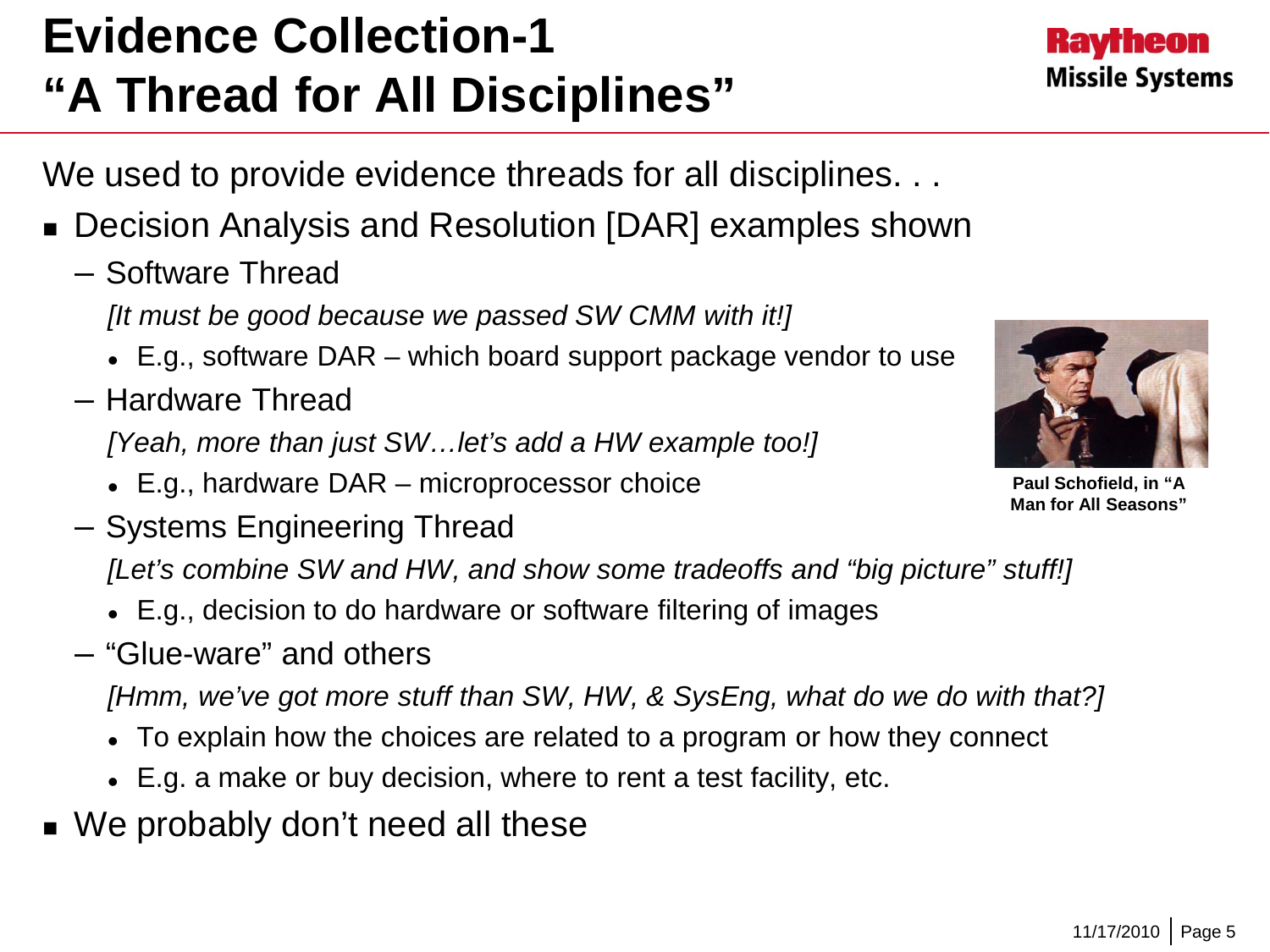## **Evidence Collection – 2 Generic Practice "Bingo"**



- When generic practices [GP's] contain compound statements, we used to fill out the entire "bingo card"
	- GP "Tsar's" were appointed to ensure completeness of each GP's "bingo card"
		- We gathered examples to address as many permutations as possible
	- Examples
		- GP 2.3 Provide Resources

 $\square$  Schedule, Budget, People, Tools, Facilities, Resources

GP 3.2 Collect Improvement Information

 Work Products, Measures, Measurement Results, Improvement Information

*"It would be curious if . . .\*"*

 *We didn't have anything in some rows or columns, but we don't need a full "Bingo Card"* 

| <b>PA</b>        | <b>Excal</b> | <b>JSOW</b> | <b>TTL</b> | <b>KA</b> | <b>NLOS</b> |
|------------------|--------------|-------------|------------|-----------|-------------|
| <b>CM GP3.2</b>  |              |             |            |           |             |
| <b>DAR GP3.2</b> |              | 1           |            |           | 1           |
| <b>IPM SP1.5</b> |              |             |            | 1         |             |
| <b>PI GP3.2</b>  |              | 1           |            |           |             |
| PMC GP3.2        |              |             | 4          | 4         | 1           |
| PPQA GP3.2       |              | 1           |            |           |             |
| <b>SAM GP3.2</b> |              |             |            |           |             |
| <b>TS GP3.2</b>  |              | 4           |            |           |             |
| <b>VAL GP3.2</b> |              | 1           |            |           |             |
| <b>VER GP3.2</b> |              |             |            |           |             |

**\* Thanks to JFR Consulting for the use of this phrase**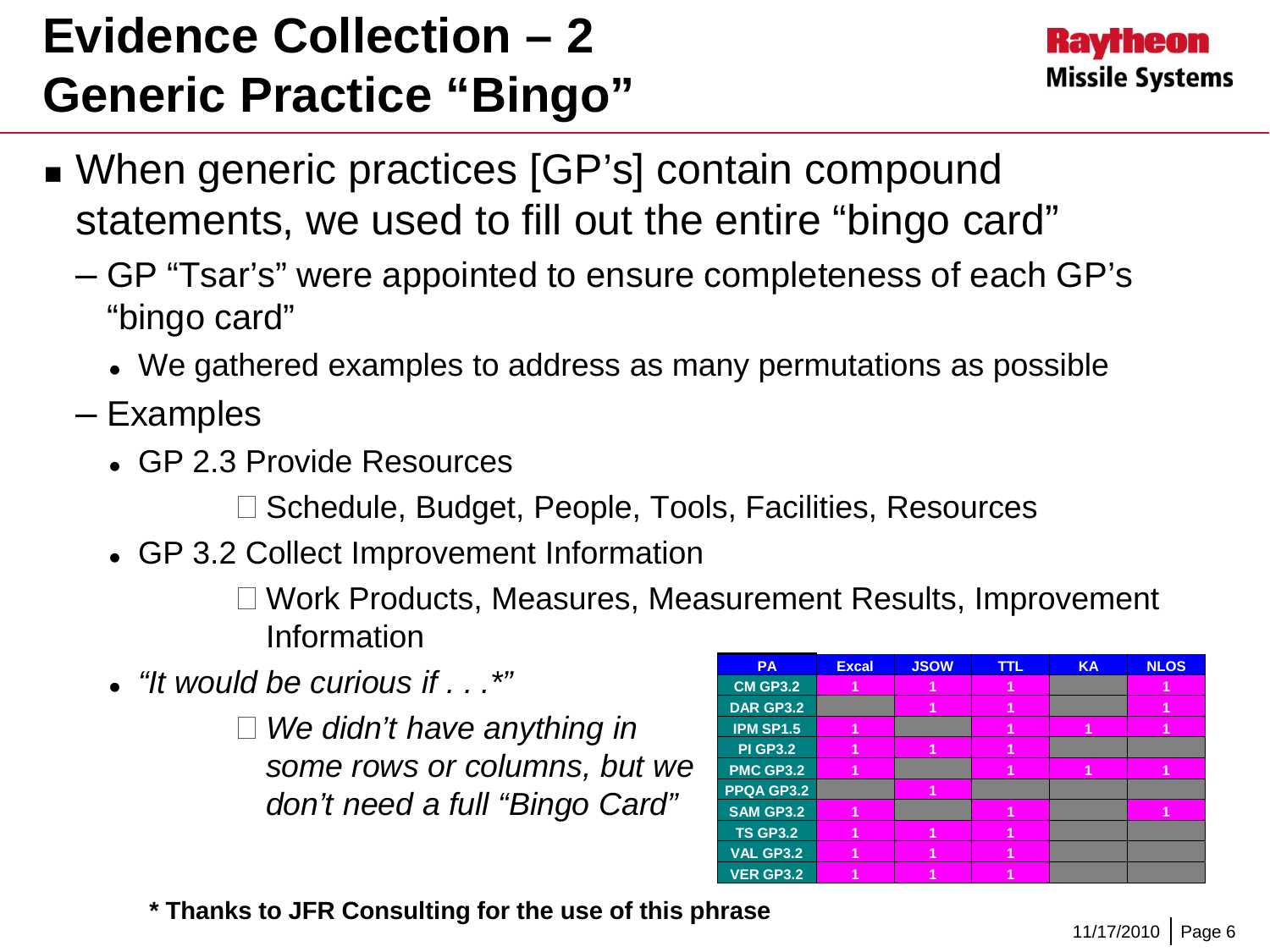## **Evidence Collection – 3 Putting it All Together (yikes!)**



#### **Programs:**

- $A$
- $B$
- $C$
- **Disciplines:** 
	- Hardware
	- Software
	- Systems Engineering
	- [Radar, Optics, Propulsion, Guidance…]
- GP2.3 elements:
	- Schedule
	- Budget
	- People
	- Tools
	- Facilities
	- Resources
- $\bullet$  3  $*$  4  $*$  6 = 72 pieces of evidence for each GP2.3!



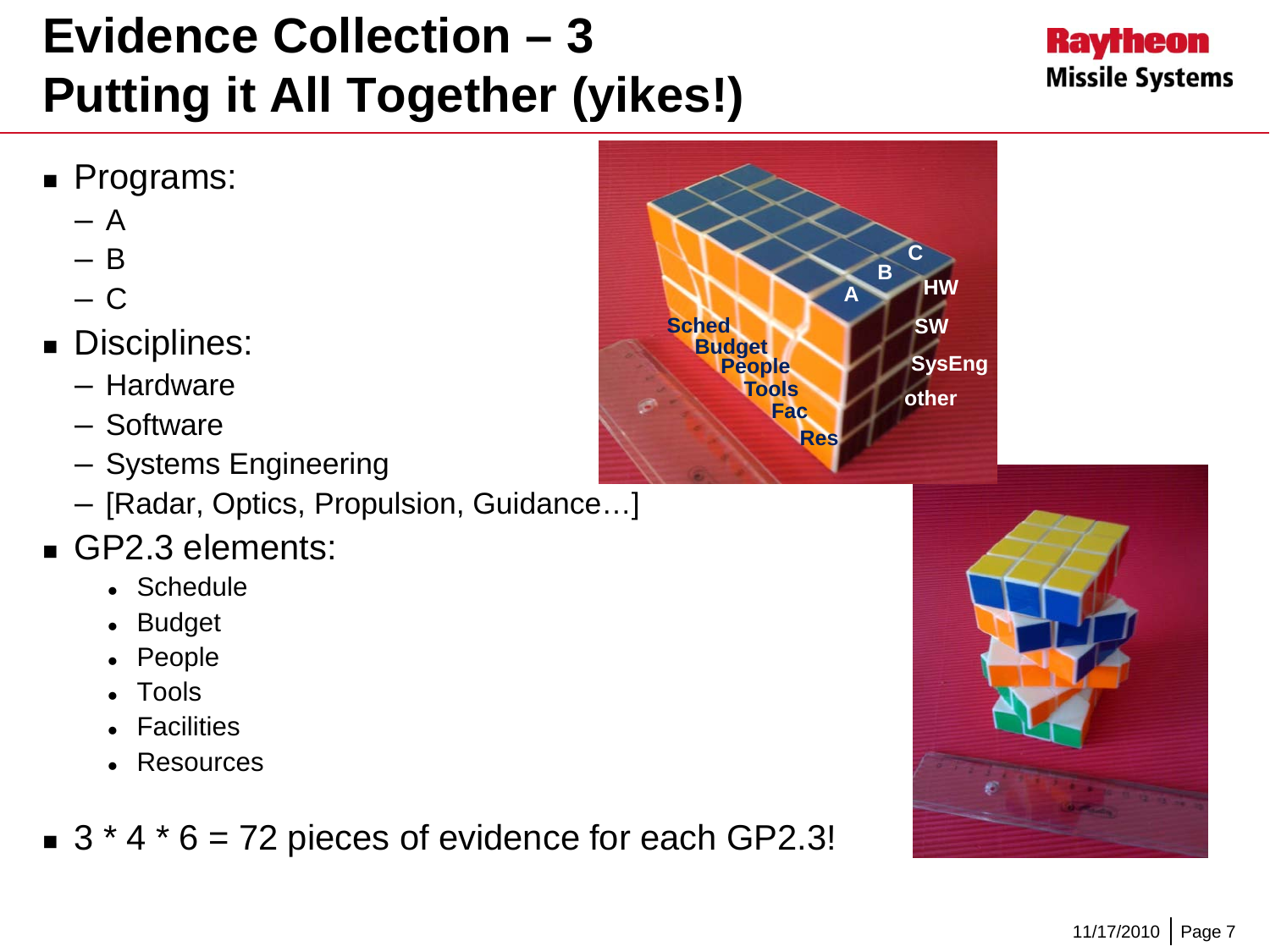## **Evidence Collection – 4 More Fun with Generic Practices**



#### GP 2.2 Plan the Process

- Establish and maintain the plan for performing <x> process
	- From page 620 of CMMI v1.2 for Development (glossary):
		- $\Box$  ["Establish and Maintain"] means more than a combination of its component terms; it includes documentation and usage. For example, "Establish and maintain an organizational policy for planning and performing the organizational process focus process" means that not only must a policy be formulated, but it must be documented and it must be used throughout the organization."
	- Some appraisal teams insist on finding original release of plan, plus revision to the plan
	- Alternatively, references to the plan; interview citations; other indications of use (for instance, peer review references to the plan or of the plan) also show maintenance
	- We may not need that "extra" piece of "maintain" evidence

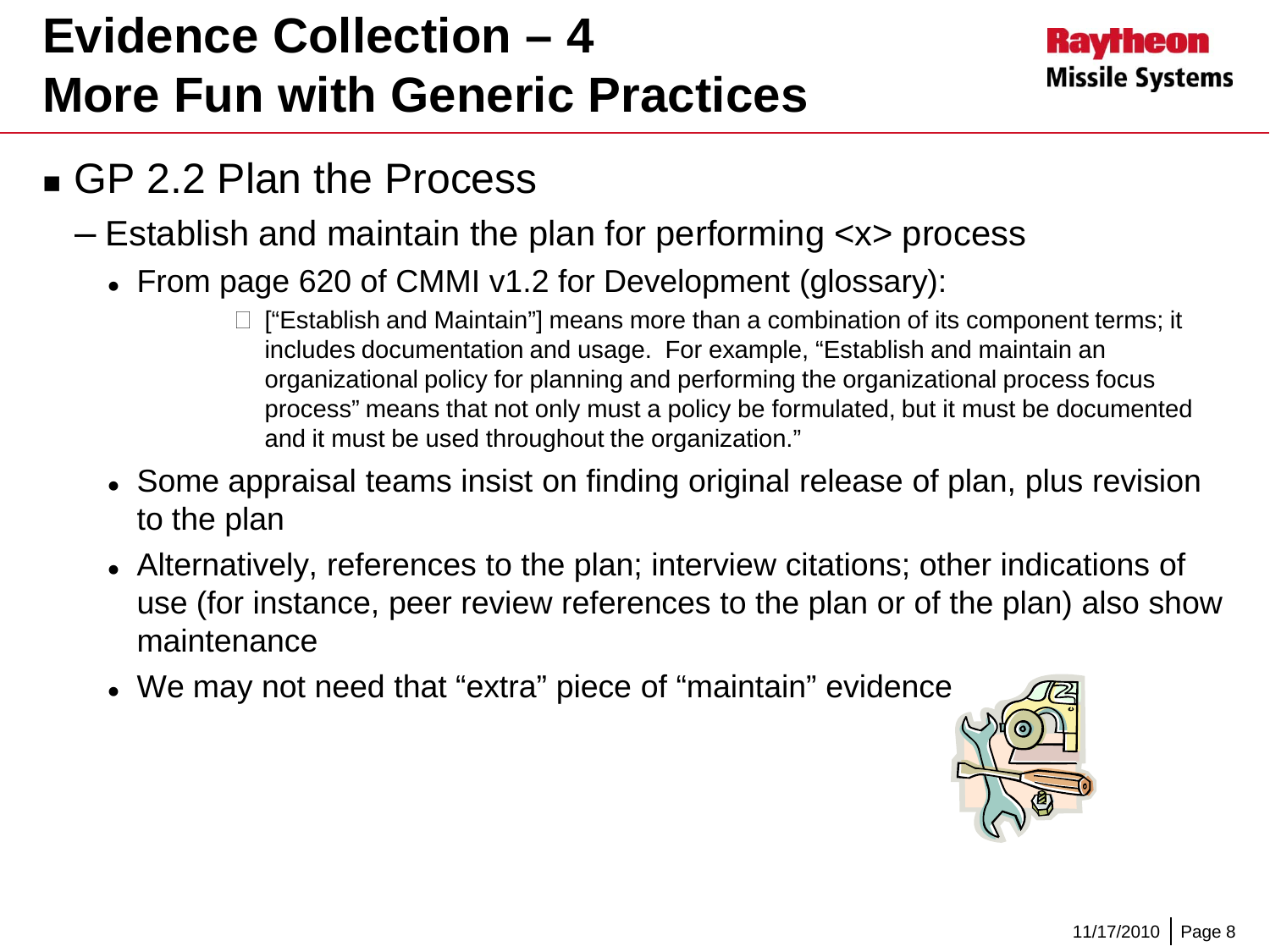## **Evidence Collection – 5 Shotgun Approach to Evidence**

- **He Hmm, I'm not sure how well this addresses the practice, so**
- I'll provide multiple examples... in fact, I'll provide
- An example for each subpractice
- And if I'm not sure, then I'll provide multiple examples for each subpractice, because
- **Each one should cover a little of the practice, and**
- All together, they should be good, and
- The appraisal team will pick the ones they like best!

# **KA-BOOM!**

*(Somebody in this room once provided 13 examples for a single practice.)*



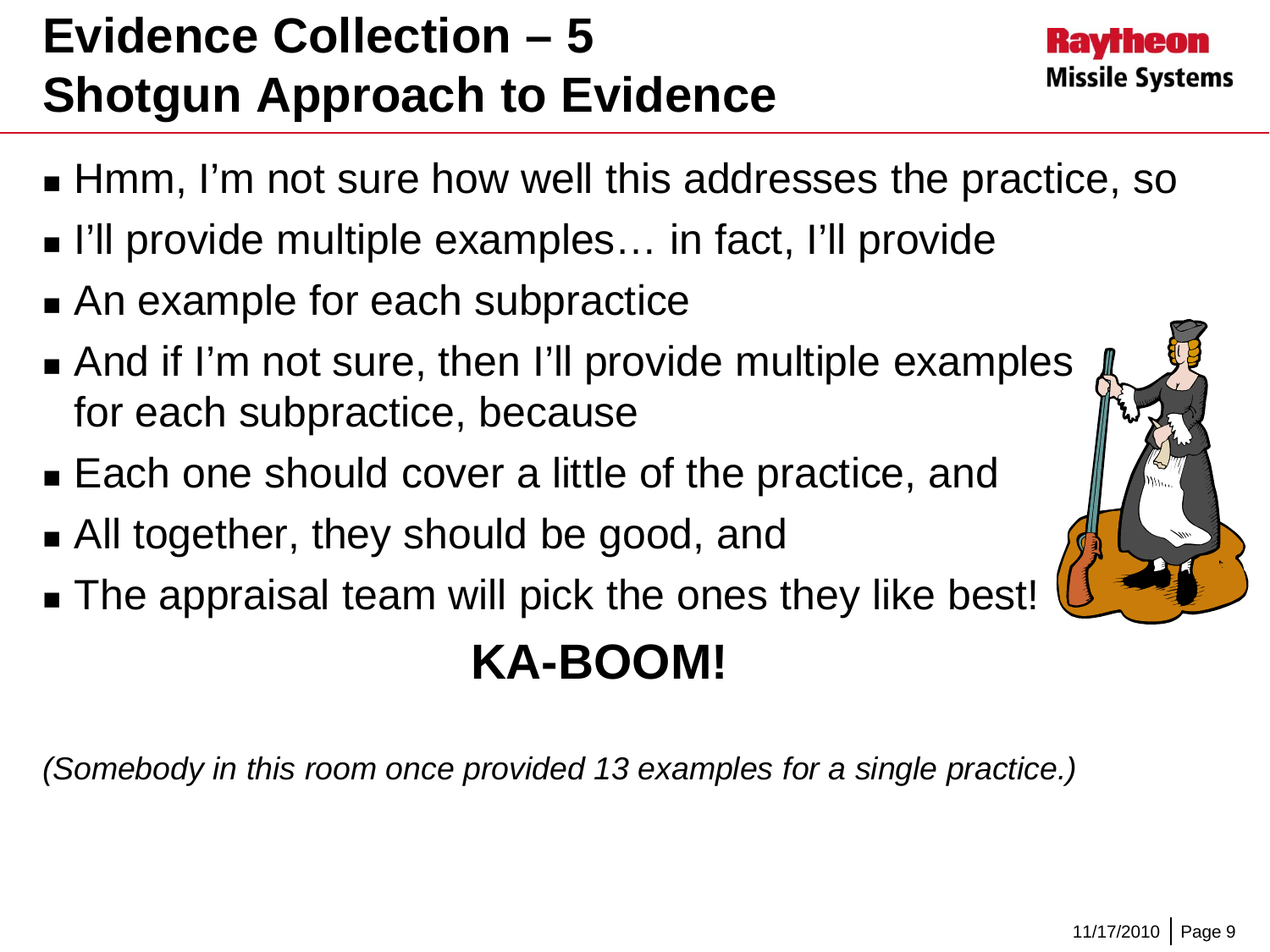## **Evidence Collection – 6 Collect Evidence We Don't Need**

- We can collect indirect, even though we expect we will get affirmations during interviews—let's be sure
- We plan to hold a demonstration, but let's collect screenshots of the demonstration content anyway… you never know
- **The evidence in this practice complies with the CMMI, but I would** feel better. . .
	- If we had a little more evidence in this area
		- Because most of our evidence has three or four and examples; this one only has two (that meet the model), or
	- If we had more kinds of examples, or
	- If we had the exact same kind of evidence from each program, or
		- If we had some of the programs re-work their evidence to match the format of the other programs, or
	- If we could send a message to the program that they need to change because I don't like how they do it... even though I guess it does meet CMMI. But I don't like it. It's not what I'm used to seeing.



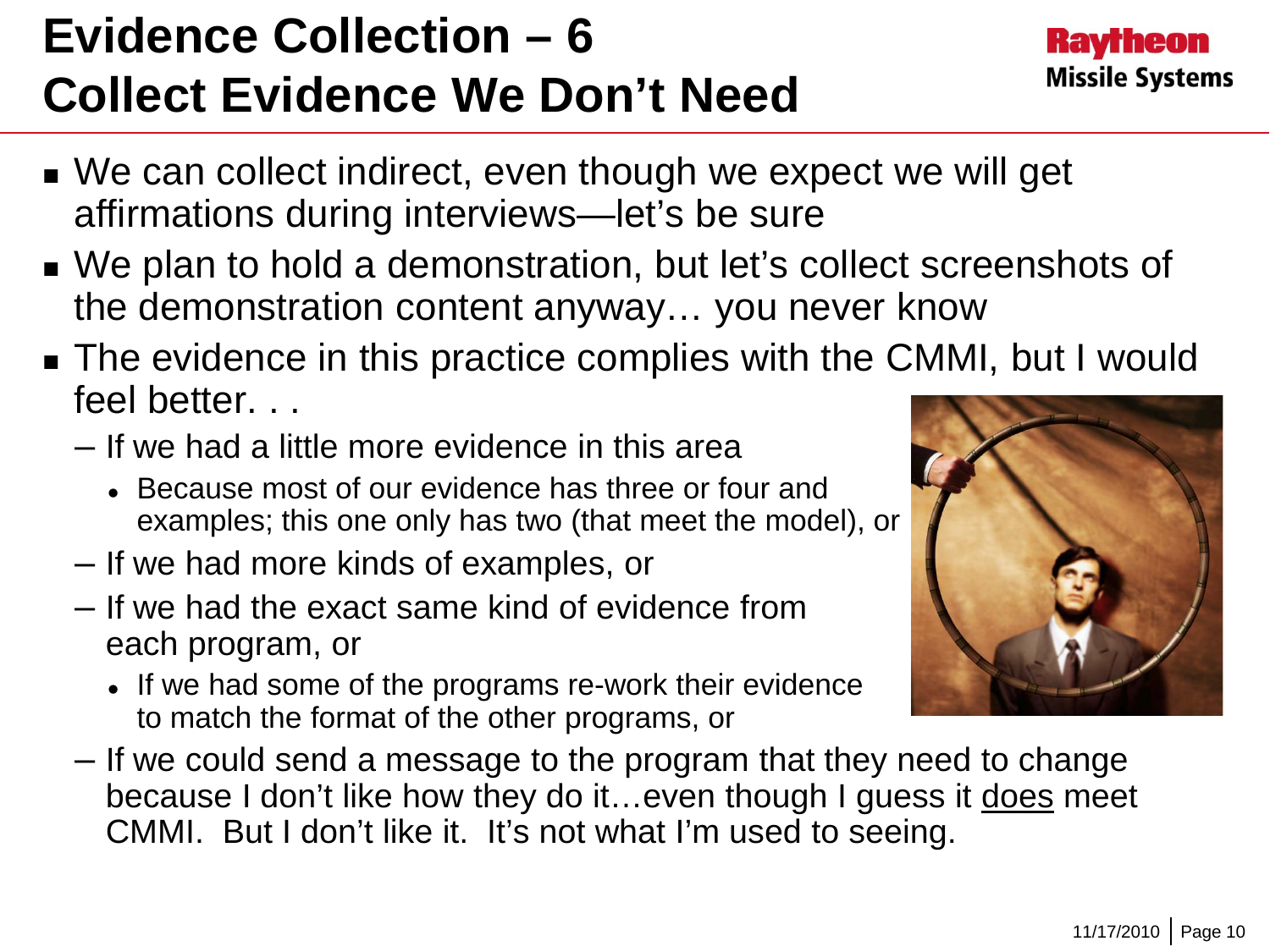## **Team Behavior – 1 True Statements from Team Members**

- **Let's write this up to change the program/organization** behavior because even though it complies to the model, they need to change
- If one thread is good, then three should be better
- **If we are uncertain about a particular process area, we can** provide more examples
- If some evidence is good, then more is better
- What I expect to see is...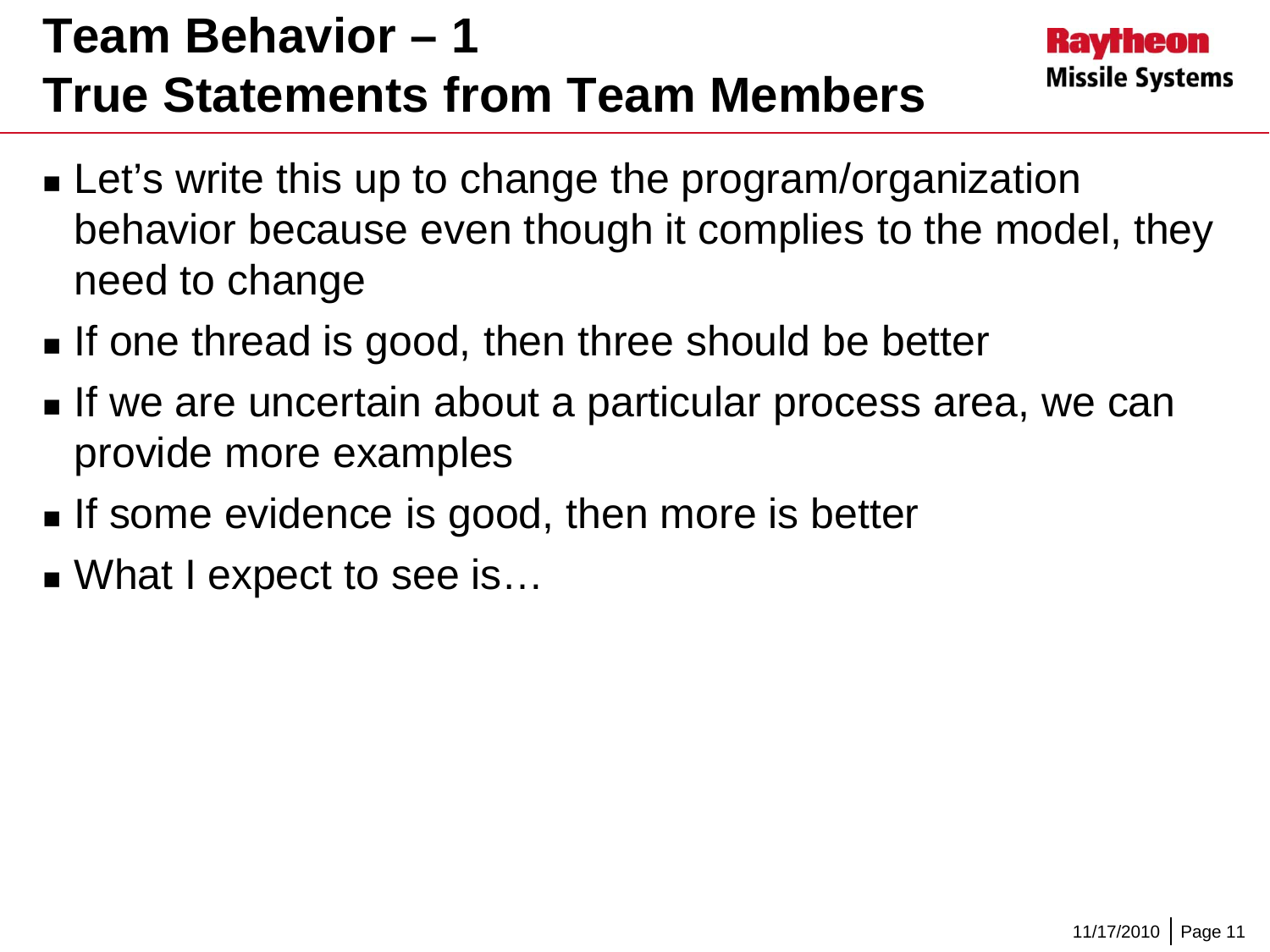### **Team Behavior – 2 What I Remember (or Am Used To) Must Be True**

- Do everything that the Appraisal Team Lead wants unquestioningly
	- The Lead Appraiser has one (albeit important) vote on the team
- Do everything that each appraisal team member wants or expects
	- We have to do this—we've always done it this way in our other appraisals
	- The CMMI model is a wonderful resource consult it and the Method Definition Document [MDD] often
	- Maybe it doesn't say quite what you remember!



**Kavrheon** 

**Missile Systems**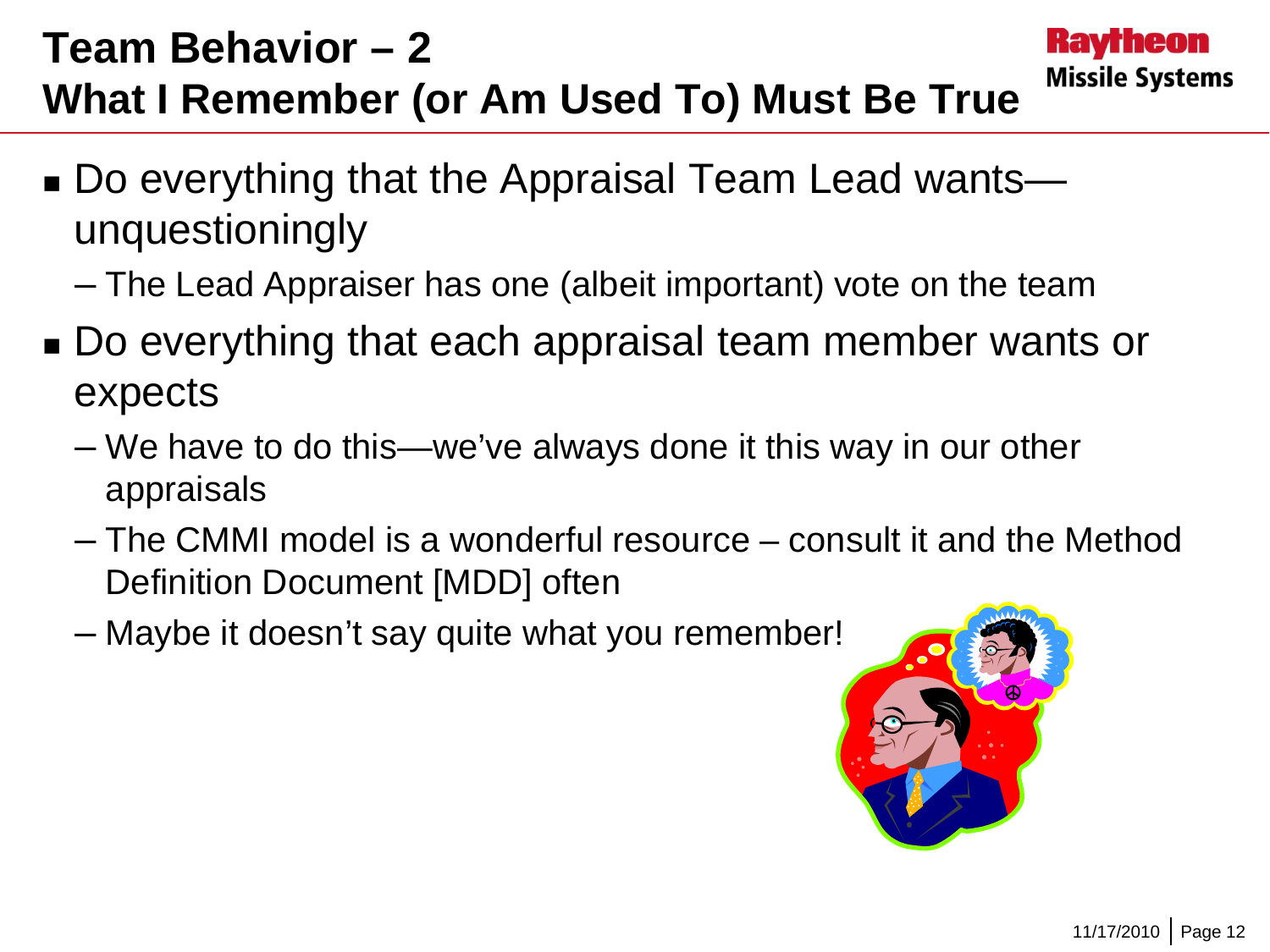#### 11/17/2010 | Page 13

## **Model Interpretation – 1 Ways to Focus on the Wrong Things**

- We need to get our CMMI certificate, so. . .
	- We are going to drive changes to the program to support the quantitative processes we have selected
		- We will disrupt and perturb programs, but we will get our certificate, so that's OK--It doesn't matter whether the changes "stick"

*Versus*

- We need to help our organization improve, so. . .
	- Let's find what our programs and organizations need to focus on to meet their goals
	- Let's use our Six Sigma and CMMI model tools and best practices to support meeting those goals
		- Programs are satisfied and will agree to work with us again
		- Programs keep new behaviors that helped them address their risks



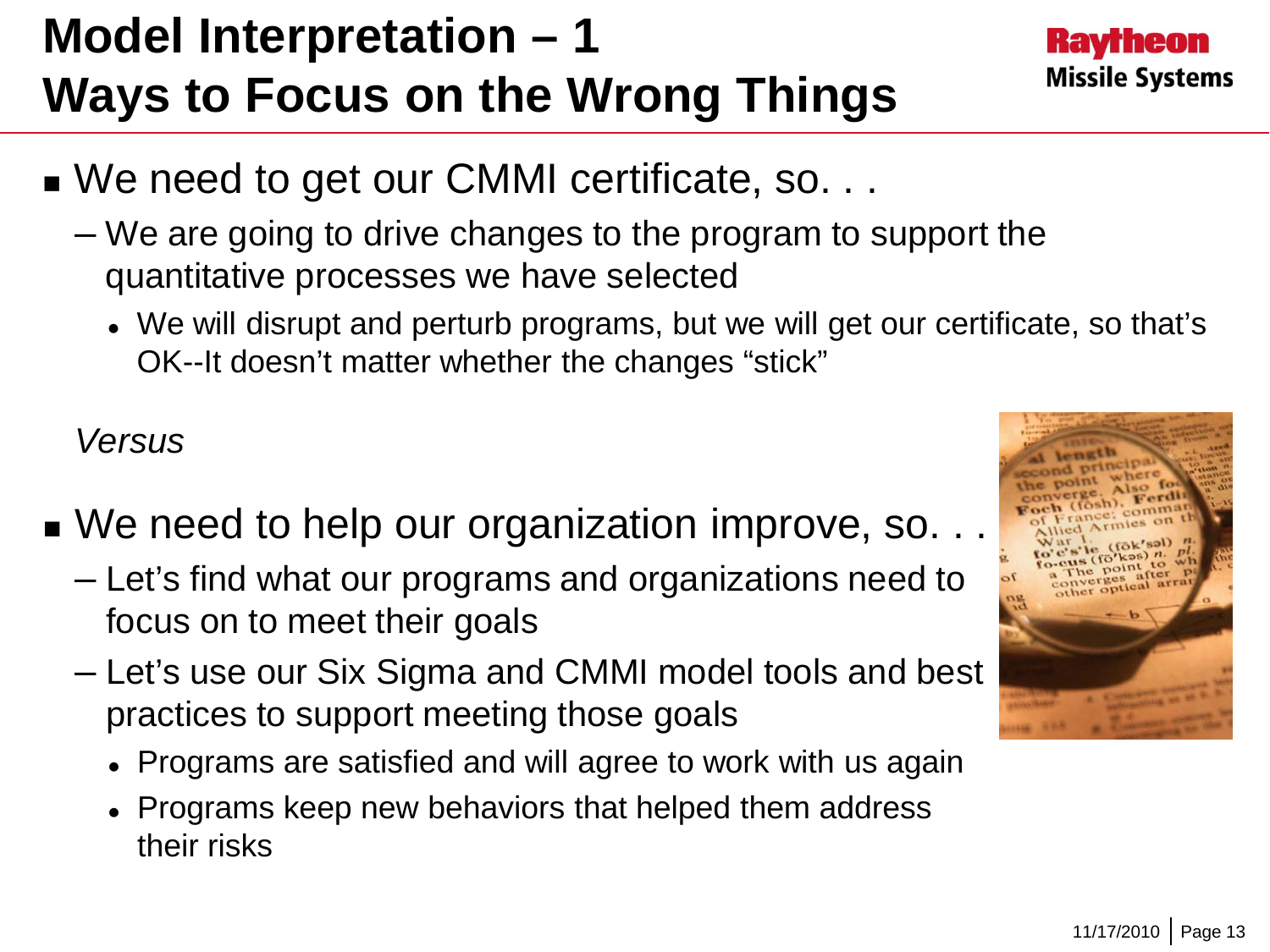#### 11/17/2010 | Page 14

## **Model Interpretation – 2 If Some is Good, All is Great**

- **Example 23 Incher Measurement and Analysis Process Area** 
	- MA can be used for all other process areas
	- Therefore, it should be used for all process areas, so
	- We are going to invent at least one metric that will measure something about each process area, and
	- We will mandate them to every project
	- Then we will improve everything!
		- (At least we will have a giant database of metrics, and we can figure out later what is most important)

#### Ooops!

- Let's think about which are the key factors that affect our performance to our goals, and prioritize measurement and analysis of those
	- A selective application of MA can make sense in many organizations
	- A metric of "DAR's planned versus DAR's executed" may not be the best way to expend resources





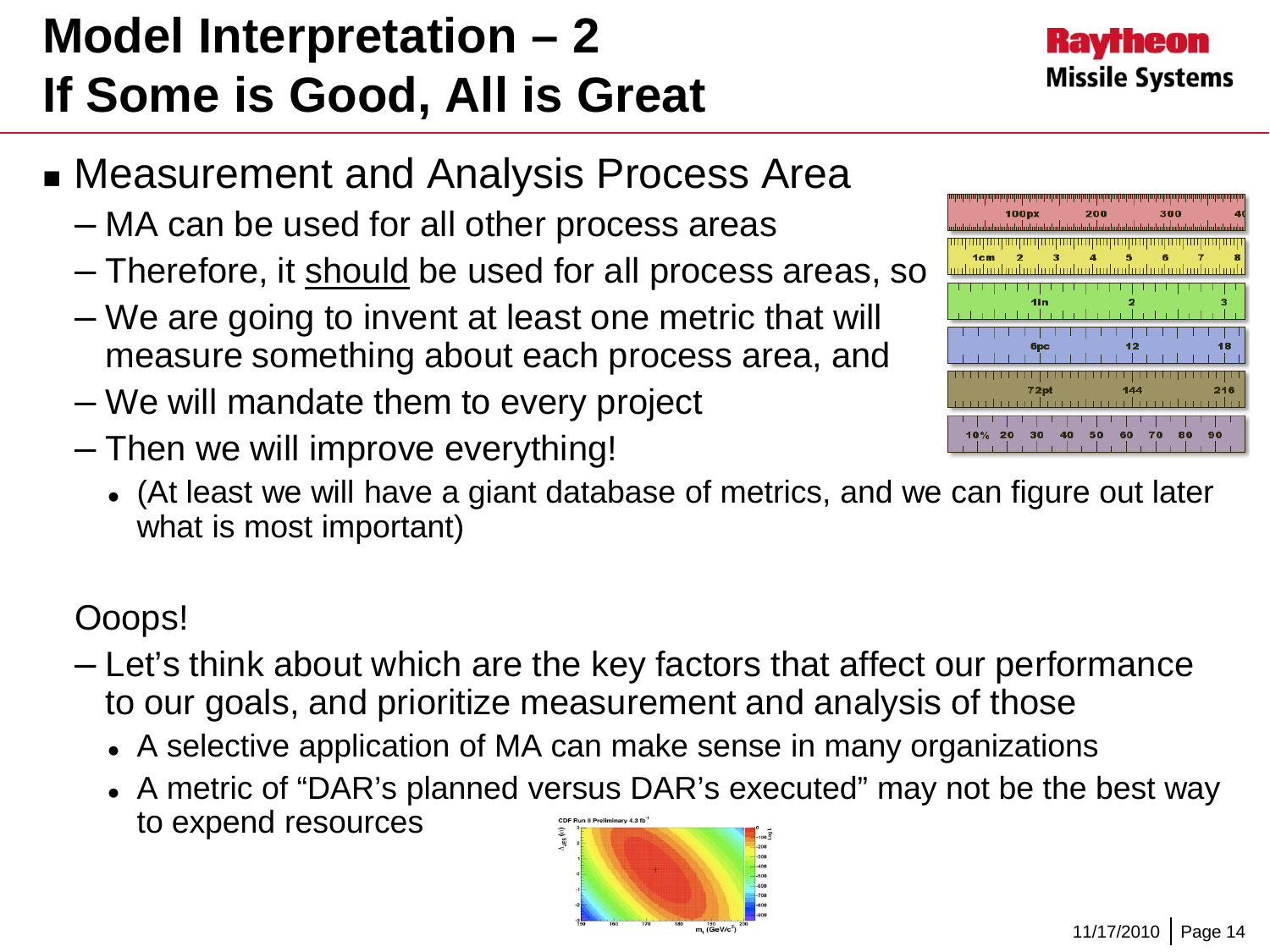

## **Summary**

- Barriers to efficient, effective appraisals include
	- Misguided evidence collection
	- Certain team behaviors
	- CMMI model misinterpretations
- Ways to avoid these barriers
	- Live through these mistakes
		- And learn from them
	- Learn from somebody else's mistakes
	- Be brave about using common sense
	- Make the project and organizational goals your guiding principles
		- Don't think about things from the CMMI model/appraiser perspective first
		- The programs and organizations are your customer and priority
- Cautions
	- Sometimes you do need multiple pieces of evidence or threads
	- $-$  Sometimes you should listen to your appraisal lead!  $\odot$

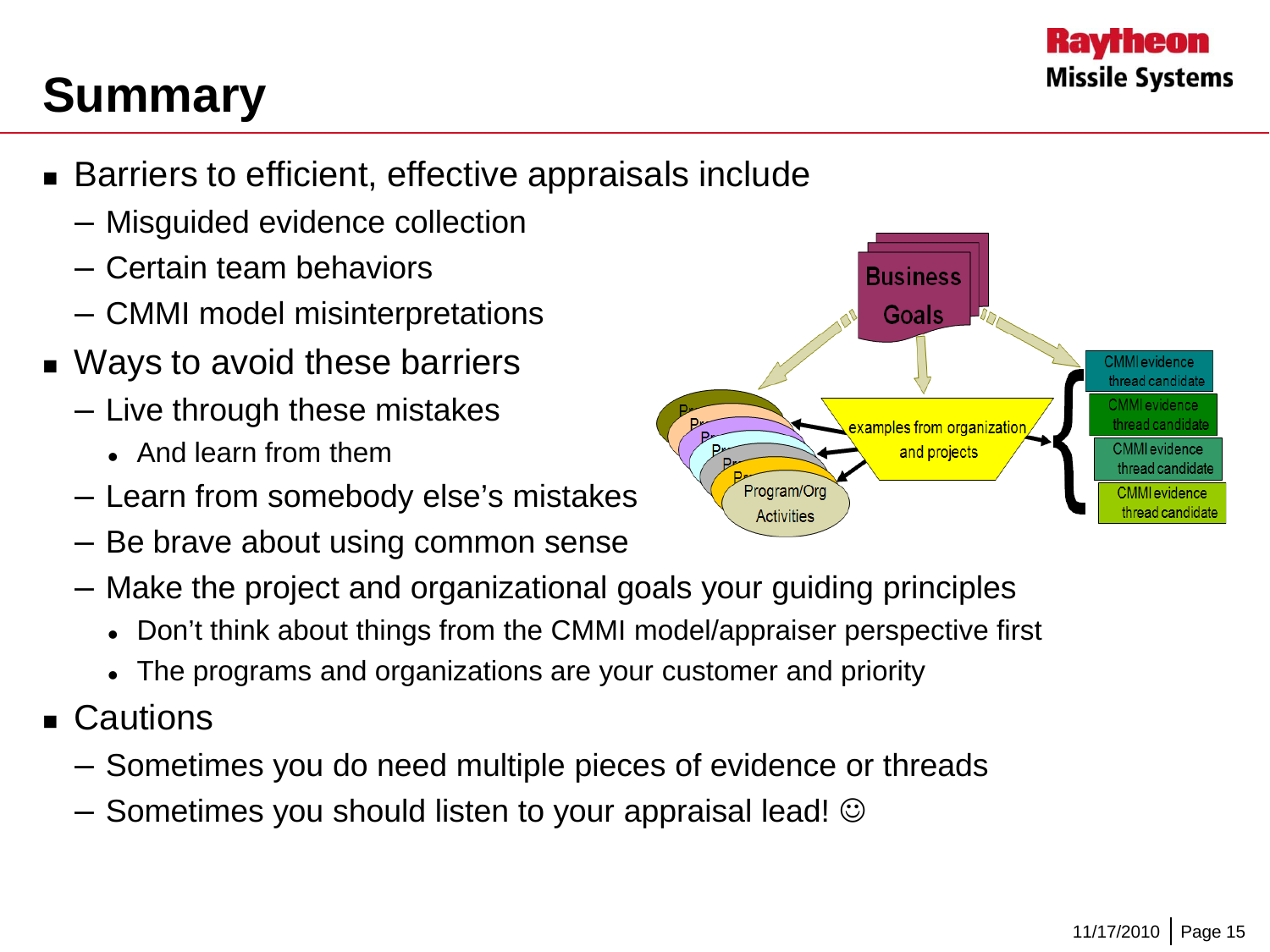### **Questions?**



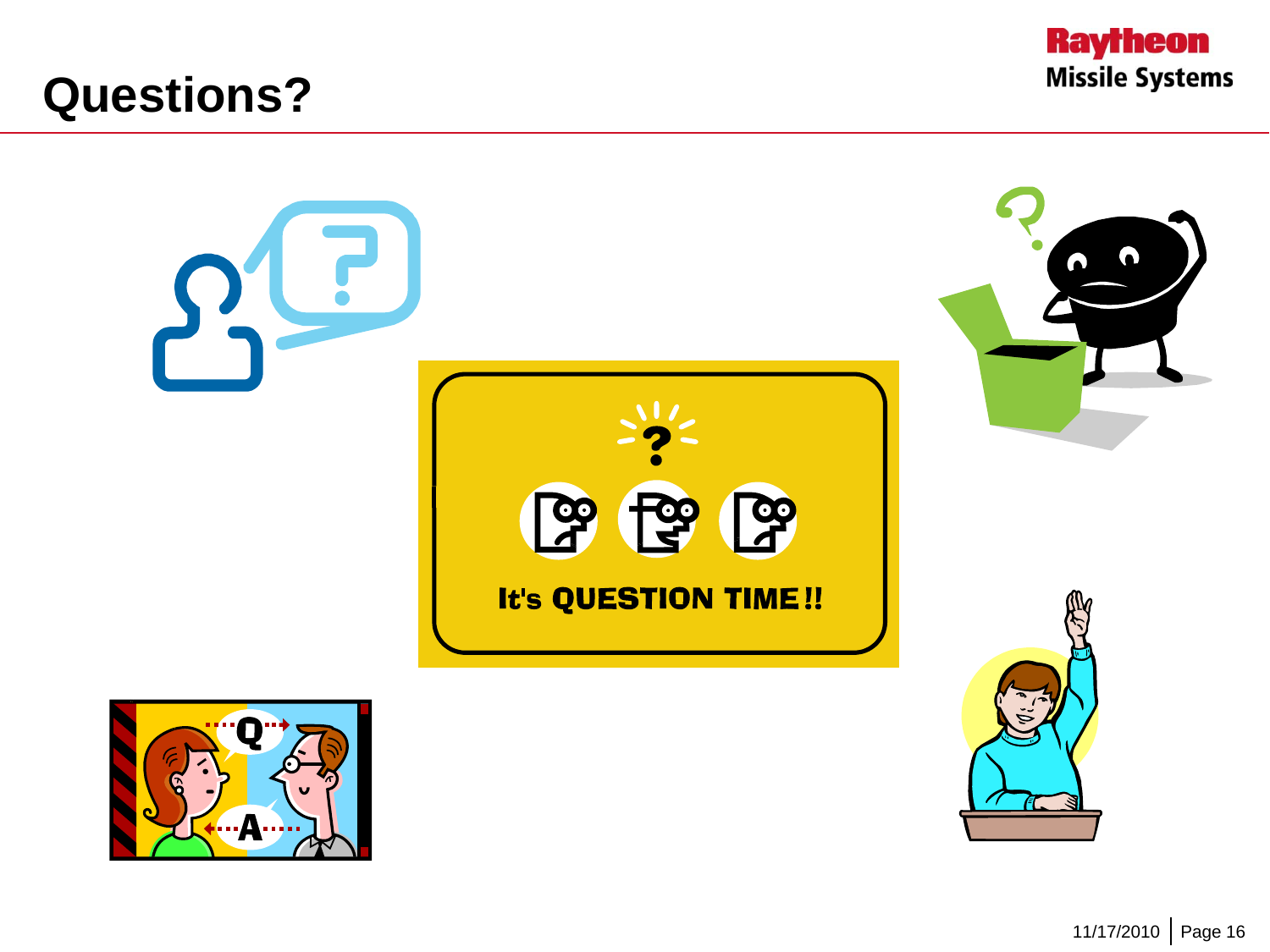#### **Raytheon Missile Systems**

## **Presenter Biography**

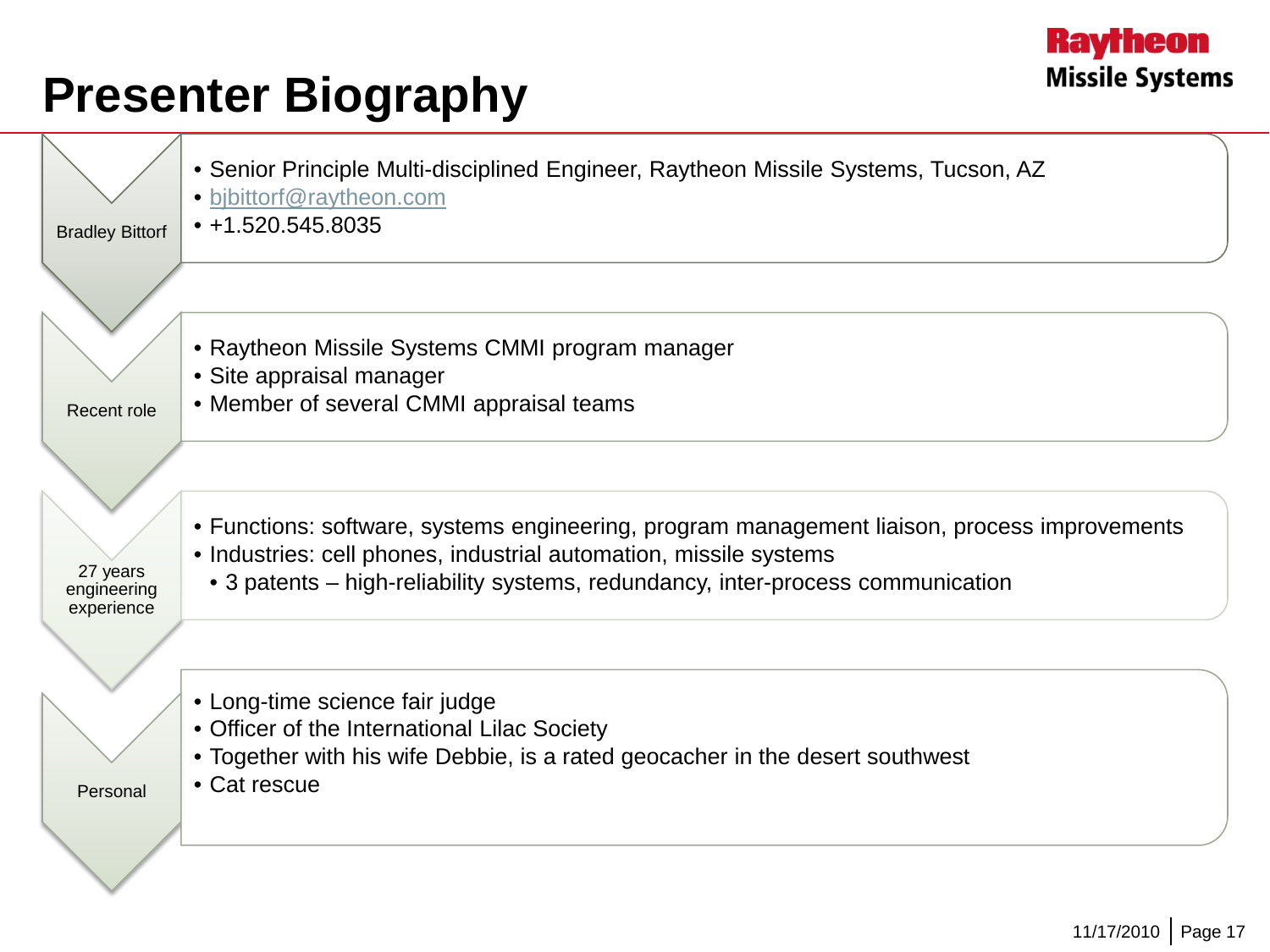

# BACKUP SLIDES

11/17/2010 | Page 18